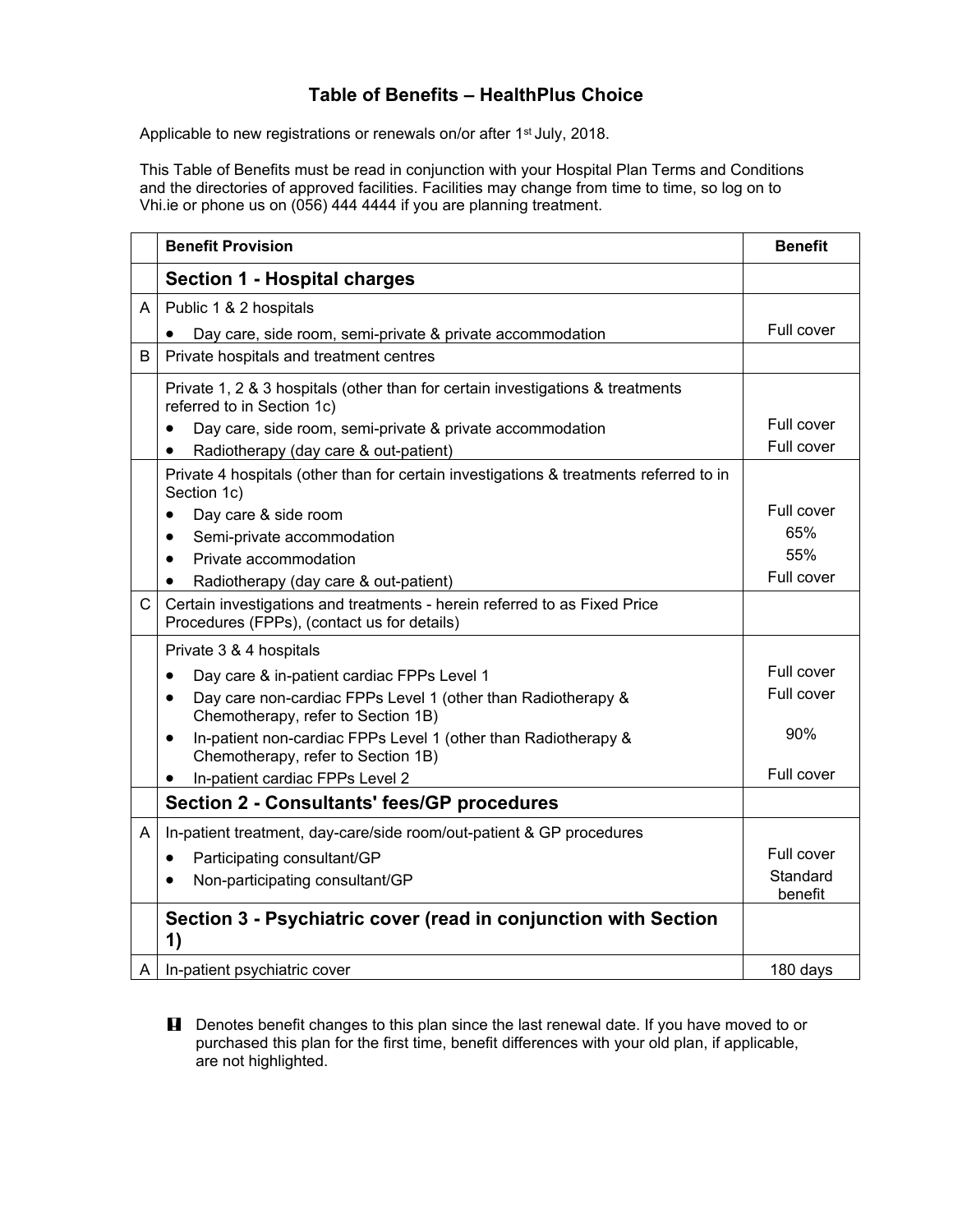| B | Day care psychiatric treatment for approved day care programmes                                                                                                                                                                        | Contact us for<br>further details                                                  |
|---|----------------------------------------------------------------------------------------------------------------------------------------------------------------------------------------------------------------------------------------|------------------------------------------------------------------------------------|
| C | In-patient treatment for alcoholism, drug or other substance abuse in any 5 year<br>period                                                                                                                                             | 91 days                                                                            |
|   | <b>Section 4 - Maternity</b>                                                                                                                                                                                                           |                                                                                    |
| A | Normal confinement                                                                                                                                                                                                                     |                                                                                    |
|   | Public hospital benefit (up to 3 days)<br>٠<br>Caesarean delivery (as per hospital benefits listed)                                                                                                                                    | Full cover<br><b>Refer Section</b><br>1                                            |
|   | Home birth benefit                                                                                                                                                                                                                     | €3,150                                                                             |
| В | In-patient maternity consultant fees (per Schedule of Benefits for Professional<br>Fees)                                                                                                                                               | Agreed<br>charges                                                                  |
|   | Section 5 - Cancer care and other benefits <b>H</b>                                                                                                                                                                                    |                                                                                    |
| A | Genetic testing for cancer                                                                                                                                                                                                             |                                                                                    |
|   | Initial consultation for genetic testing for cancer *<br>٠                                                                                                                                                                             | 50% cover                                                                          |
|   | Genetic test - for specified genetic mutations to be carried out in an approved<br>$\bullet$<br>clinic *                                                                                                                               | Full cover                                                                         |
|   | Preventative (Prophylactic) treatment following on from the genetic test<br>٠                                                                                                                                                          | Covered up to<br>the levels for<br>hospital<br>treatment<br>listed in<br>Section 1 |
|   | * These benefits are available immediately for existing Vhi customers with no<br>waiting periods. There is a 26 week new conditions waiting period for new joiners<br>and a two year waiting period for transfers from another insurer |                                                                                    |
| B | Mammograms in an approved mammogram centre in each 24 month period,<br>covered in accordance with our rules (contact us for details)                                                                                                   | Full cover                                                                         |
| C | Cancer care support - one night's accommodation for each treatment                                                                                                                                                                     | €100 per night                                                                     |
| D | Manual lymph drainage following cancer treatment - 10 visits                                                                                                                                                                           | €50 per visit                                                                      |
| E | Clinical psychology counselling for oncology treatment (psycho oncology<br>counselling) - 10 visits                                                                                                                                    | Refer section<br>9                                                                 |
| F | Additional cancer support benefits                                                                                                                                                                                                     |                                                                                    |
|   | Wig/ hairpiece, post-mastectomy bra, swimsuit, surgical prosthesis following<br>cancer treatment<br>No excess applies, but subject to the benefit maximum for medical and surgical<br>appliances set out below                         | Full cover                                                                         |
| G | Other benefits in Section 5                                                                                                                                                                                                            |                                                                                    |
|   | Convalescent care - first 14 nights                                                                                                                                                                                                    | €58 per night                                                                      |
|   | Vhi Healthcare approved medical and surgical appliances - subject to an excess of<br>€300 per member per year (contact us for details of eligible appliances)                                                                          | €6,400 per<br>member year                                                          |
|   | Vhi Hospital@Home                                                                                                                                                                                                                      | Full cover                                                                         |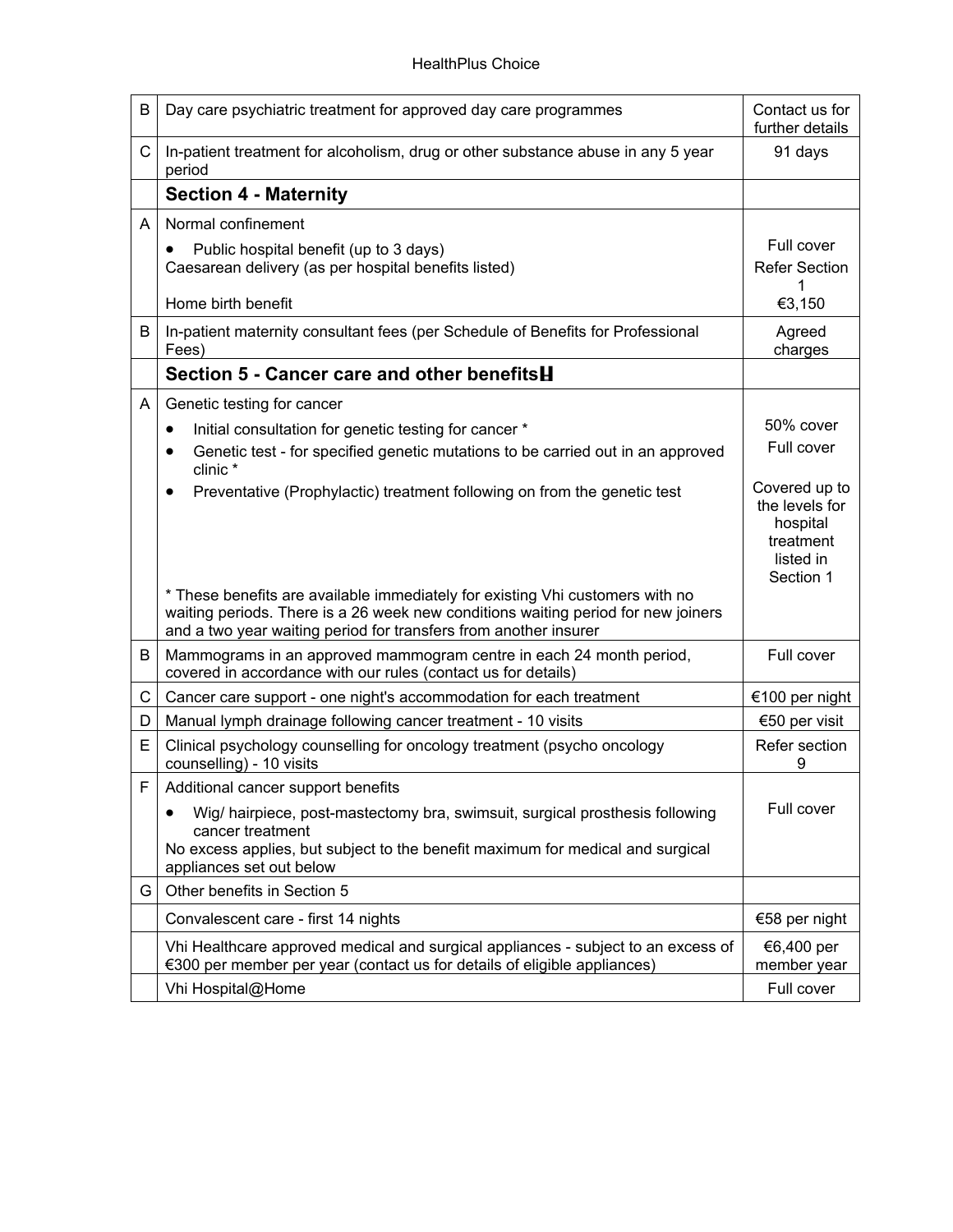|    | Child home nursing - 14 days per calendar year                                                                                                                                                                                          | €100 per day      |
|----|-----------------------------------------------------------------------------------------------------------------------------------------------------------------------------------------------------------------------------------------|-------------------|
|    | Parent accompanying child - 14 days per calendar year, following a stay in excess<br>of 3 days in hospital                                                                                                                              | €40 per day       |
|    | <b>Vhi VisionCare</b>                                                                                                                                                                                                                   |                   |
|    | Vhi VisionCare E-Screen (available through Vhi.ie/myvhi)                                                                                                                                                                                | Full cover        |
|    | Comprehensive eye exam carried out by a VSP eye-care professional in each<br>٠<br>24 month period - subject to Vhi VisionCare E-Screen referral                                                                                         | Full cover        |
|    | <b>Section 6 - Transport costs</b>                                                                                                                                                                                                      |                   |
| A  | Transport costs (covered in accordance with our rules)                                                                                                                                                                                  | Agreed<br>charges |
|    | Section 7 - Cover outside Ireland                                                                                                                                                                                                       |                   |
| A  | Emergency treatment abroad                                                                                                                                                                                                              | €100,000          |
| B  | Elective treatment abroad (subject to prior approval)                                                                                                                                                                                   |                   |
|    | Surgical procedures available in Ireland (as per level of cover in Ireland)<br>$\bullet$                                                                                                                                                | €100,000          |
|    | Treatment not available in Ireland                                                                                                                                                                                                      | €100,000          |
|    | <b>Section 8</b>                                                                                                                                                                                                                        |                   |
| A  | In-patient MRI scans (covered in accordance with Section 1)                                                                                                                                                                             | Agreed<br>charges |
| B  | Out-patient MRI scans                                                                                                                                                                                                                   |                   |
|    | Category 1 - approved MRI centres<br>٠                                                                                                                                                                                                  | Full cover        |
|    | Category 2 - approved MRI centres, agreed MRI charges & consultant<br>Radiologists fees (subject to an excess of €125 per scan)                                                                                                         | Full cover        |
| C. | PET-CT scans (covered in accordance with our rules)                                                                                                                                                                                     | Agreed<br>charges |
| D  | CT Scans (covered in accordance with our rules) $\blacksquare$                                                                                                                                                                          | Full cover        |
|    | Section 9 – Out-patient medical expenses (benefits are per visit,<br>per member, unless otherwise indicated) H                                                                                                                          |                   |
| A  | General practitioner                                                                                                                                                                                                                    | €40               |
| B  | Consultant consultation                                                                                                                                                                                                                 | €80               |
| С  | Pathology - consultants' fees (per referral)                                                                                                                                                                                            | €80               |
| D  | Radiology - consultants' fees for professional services (per procedure)                                                                                                                                                                 | €80               |
| E. | Pathology/Radiology or other diagnostic tests (refer to Section 8 for out-patient<br>MRI benefits) - 50% of agreed charges in an approved out-patient centre. Contact<br>us for details of eligible diagnostic tests and reimbursements | €750 per year     |
| F  | Physiotherapist                                                                                                                                                                                                                         | €40               |
| G  | Pre- and post-natal care (combined visits)                                                                                                                                                                                              | €385              |
| H  | Acupuncturists, Chiropractors, Osteopaths, Physical therapists, Reflexologists - 12<br>combined visits                                                                                                                                  | €35               |
|    | Chiropodists/Podiatrists, Dieticians, Occupational therapists, Speech therapists,<br>Orthoptists, Clinical Psychology - 12 combined visits                                                                                              | €35               |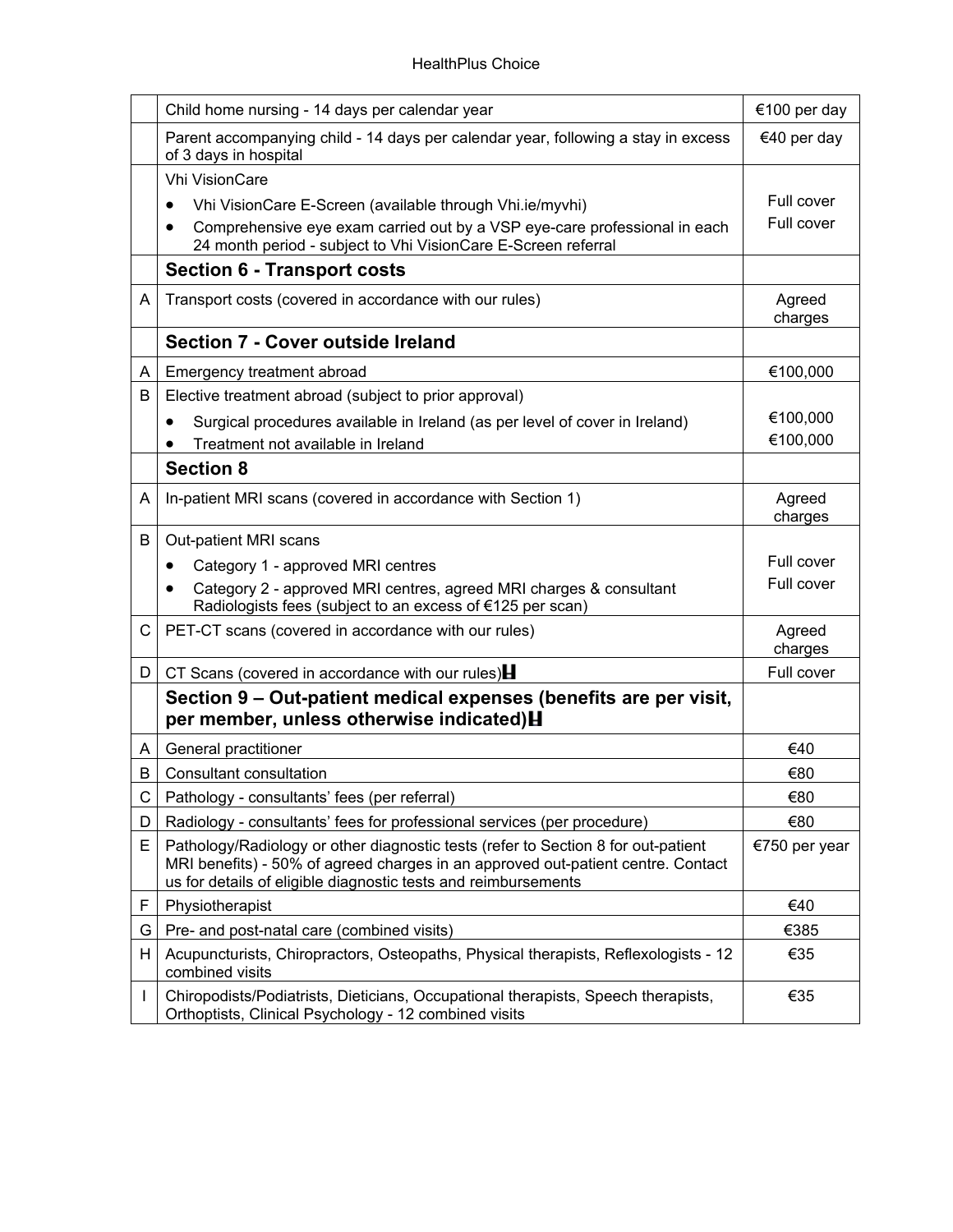| J | Clinical psychology counselling for oncology treatment (psycho oncology<br>counselling)* - 10 visits                                                                                                                                                                                                         | €50 per visit         |
|---|--------------------------------------------------------------------------------------------------------------------------------------------------------------------------------------------------------------------------------------------------------------------------------------------------------------|-----------------------|
| Κ | Accident & emergency cover - 1 visit                                                                                                                                                                                                                                                                         | €75                   |
| L | Out-patient mental health therapy - 12 visits in an approved out-patient mental<br>health centre                                                                                                                                                                                                             | €40                   |
| Μ | Health screening - in each 24 month period, covered in accordance with our rules<br>(contact us for details) *                                                                                                                                                                                               | Full cover            |
|   | Heart check in a Vhi Medical Centre<br>$\bullet$                                                                                                                                                                                                                                                             | Full cover            |
|   | Cancer check in a Vhi Medical Centre<br>$\bullet$                                                                                                                                                                                                                                                            | €350 per              |
|   | Lifestage screening programme in a Vhi Medical Centre                                                                                                                                                                                                                                                        | screen                |
|   | Dexa scans in an approved dexa scan centre                                                                                                                                                                                                                                                                   | Full cover            |
| Ν | Dental practitioner - 1 visit                                                                                                                                                                                                                                                                                | €35                   |
| O | Optical – eye tests and glasses/contact lenses - in each 24 month period<br>(^Payment will be made directly to the provider if attending a VSP network<br>provider, and will not be subject to the annual excess or the annual maximum)                                                                      | €80^                  |
| P | Practice nurse visit                                                                                                                                                                                                                                                                                         | €20                   |
| Q | Cardiac Care Programme*                                                                                                                                                                                                                                                                                      |                       |
|   | Medfit cardiac care programme - in each 24 month period<br>$\bullet$                                                                                                                                                                                                                                         | €500                  |
|   | Urgent cardiac care benefit<br>$\bullet$                                                                                                                                                                                                                                                                     | €500 per year         |
|   | Medfit cardiac rehabilitation programme<br>$\bullet$                                                                                                                                                                                                                                                         | €500 per year         |
| R | Joint Care Programme*                                                                                                                                                                                                                                                                                        |                       |
|   | Joint Care Screening to assess your mobility levels carried out by a<br>$\bullet$<br>Physiotherapist employed by The Physio Company in each 24 month period,<br>covered in accordance with our rules. To make a booking, contact The Physio<br>Company at (01) 518 0011. Details available at Vhi.ie/members | Full cover            |
|   | Joint Care Physiotherapy carried out by a Physiotherapist employed by The<br>٠<br>Physio Company subject to referral from Joint Care Screening - up to 3 visits                                                                                                                                              | Full cover            |
| S | Vhi Online Doctor - 12 visits (available through the Vhi App)*                                                                                                                                                                                                                                               | Full cover            |
| T | Vhi SwiftCare exclusive benefit to Vhi customers*                                                                                                                                                                                                                                                            |                       |
|   | Initial consultation (charge is €125 – you pay €25)                                                                                                                                                                                                                                                          | €100                  |
|   | Follow-up treatment package after this consultation for x-rays, tests & medical<br>aids (maximum you will pay is €100 for this follow-up treatment)                                                                                                                                                          | 50% of total<br>costs |
|   | Vhi SwiftCare appointment services*                                                                                                                                                                                                                                                                          |                       |
|   | Consultant consultation (orthopaedic, oral maxillofacial & sports medicine)<br>$\bullet$                                                                                                                                                                                                                     | 75%                   |
|   | Dental practitioner - 12 visits                                                                                                                                                                                                                                                                              | €35                   |
|   | Physiotherapist - 12 visits<br>$\bullet$                                                                                                                                                                                                                                                                     | €40                   |
| U | Vhi paediatric clinic*                                                                                                                                                                                                                                                                                       |                       |
|   | Initial Consultant consultation                                                                                                                                                                                                                                                                              | 75%                   |
|   | Follow up paediatric treatment and services after this consultation including<br>lactation consultant, dietician, ultrasound, blood tests and x-ray                                                                                                                                                          | 50% of total<br>costs |
|   | Annual excess - per member, per year                                                                                                                                                                                                                                                                         | €100                  |